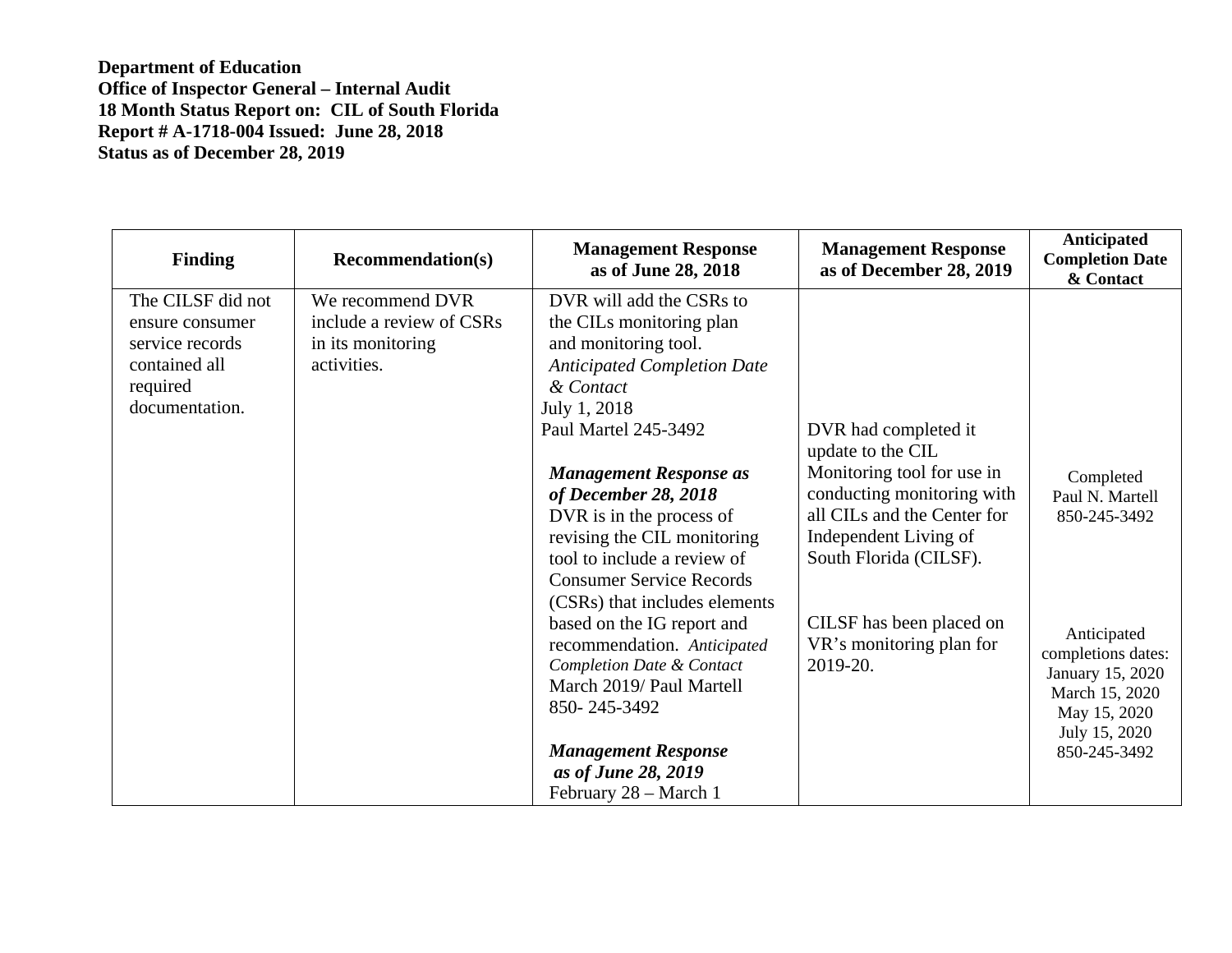| DVR conducted a post -             |  |
|------------------------------------|--|
| audit site visit to CILSF and      |  |
| a random review of 5 CSRs          |  |
| in addition to a review of         |  |
| policies and procedures that       |  |
| guide staff in providing           |  |
| independent living services.       |  |
| <b>Anticipated Completion</b>      |  |
| Date & Contact                     |  |
| August 1, 2019                     |  |
| Paul Martell 850-                  |  |
| 245-3492                           |  |
|                                    |  |
| DVR staff is still in the          |  |
| process of reviewing               |  |
| information to apply to the        |  |
| monitoring tool to for CILs.       |  |
| <b>Anticipated Completion Date</b> |  |
| & Contact                          |  |
| July 31, 2019                      |  |
| Paul Martell 850-                  |  |
| 245-3492                           |  |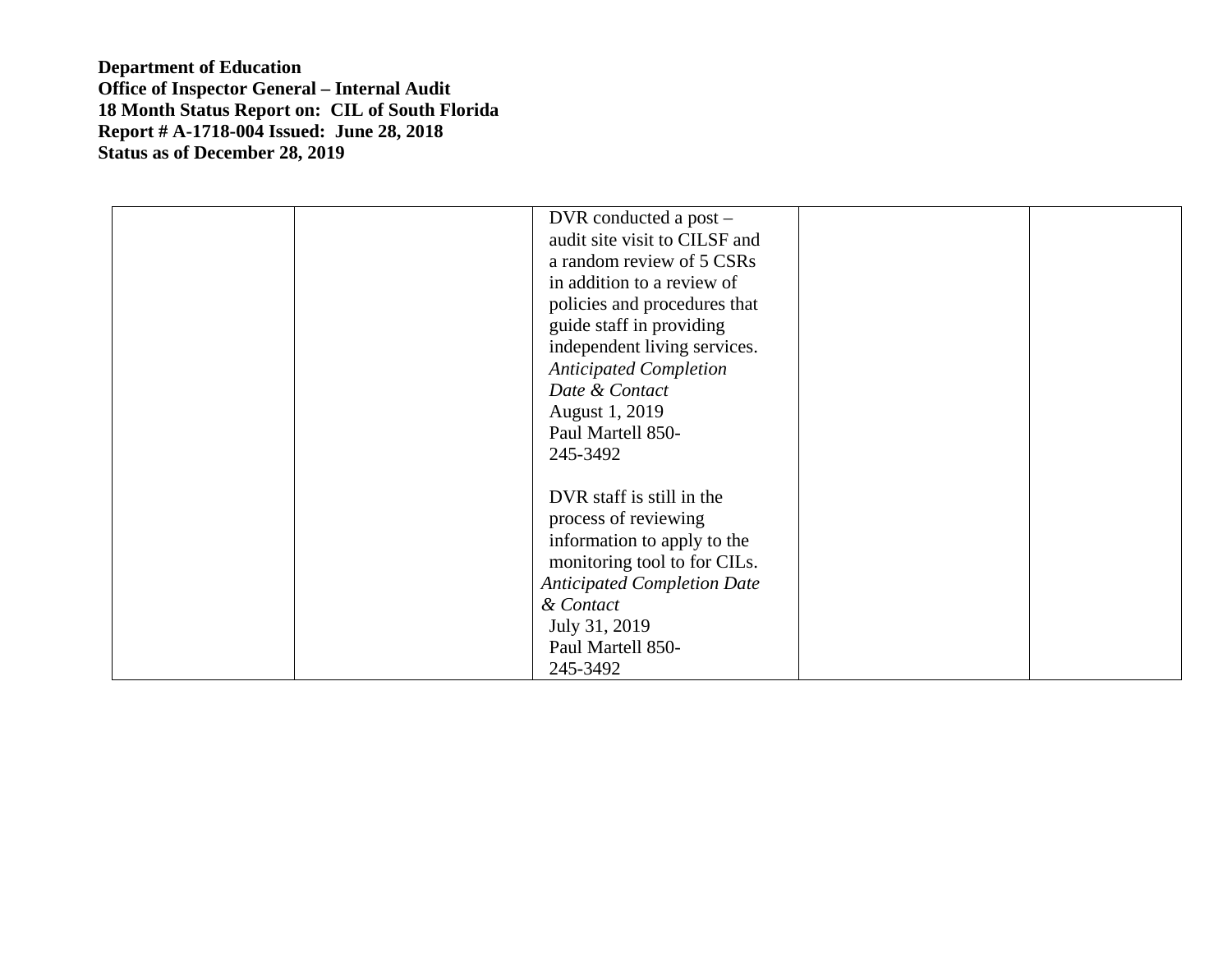| <b>Finding</b>                                             | <b>Recommendation(s)</b>                                                                                                                                      | <b>Management Response</b><br>as of June 28, 2018                                                                                                                                                                                                                                                                                                                                                                                                                                                                                                                                                                       | <b>Management Response</b><br>as of December 28, 2019                                                                                                                                                                                  | Anticipated<br><b>Completion Date</b><br>& Contact                                       |
|------------------------------------------------------------|---------------------------------------------------------------------------------------------------------------------------------------------------------------|-------------------------------------------------------------------------------------------------------------------------------------------------------------------------------------------------------------------------------------------------------------------------------------------------------------------------------------------------------------------------------------------------------------------------------------------------------------------------------------------------------------------------------------------------------------------------------------------------------------------------|----------------------------------------------------------------------------------------------------------------------------------------------------------------------------------------------------------------------------------------|------------------------------------------------------------------------------------------|
| The CILSF policies<br>and procedures need<br>improvements. | We recommend the CILSF<br>update its policies and<br>procedures so they do not<br>conflict with contract terms,<br>each other, or the federal<br>regulations. | CILSF is going to reach out to<br>DVR for their recommendations<br>for best practices. Once<br>something has been created<br>acceptable for the agency and<br>DVR, it will be put before the<br>Board for vote and approval.<br>Anticipated Completion Date &<br>Contact<br>12/31/18 (Peter O'Connell, CEO<br>& Maria Rodriguez, Director of<br>Programs)<br><b>Management Response as of</b><br><b>December 28, 2018</b><br>The CEO reached out to VR to<br>recommend a CIL whose P&P<br>they recommend, CIL Orlando.<br>The CEO then reached out to his<br>counterpart in Orlando and<br>procured a copy and modified | Proposed P&P is awaiting<br>review during upcoming<br>BOD meeting for quorum<br>and adoption. Due to the<br>length and complexity of<br>the process, approval has<br>resulted in a need for<br>continuation in anticipated<br>outcome. | 04/21/2020<br>(Peter O'Connell,<br>CEO & Maria<br>Rodriguez,<br>Director of<br>Programs) |
|                                                            |                                                                                                                                                               | them to meet the needs of<br>CILSF. Sadly the CEO's wife<br>gave birth on the day of the late                                                                                                                                                                                                                                                                                                                                                                                                                                                                                                                           |                                                                                                                                                                                                                                        |                                                                                          |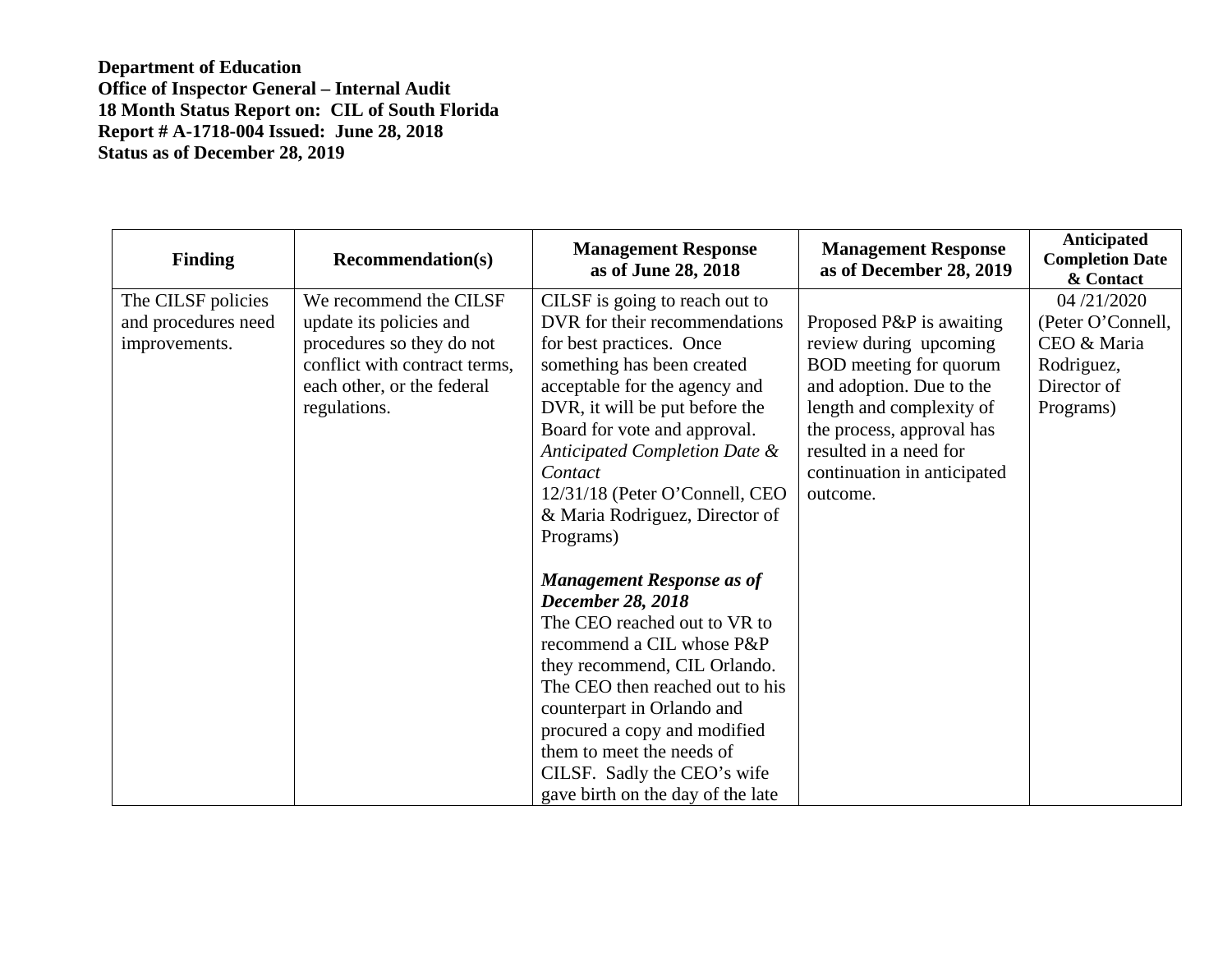| October meeting. It will be put<br>forward and adopted in the next<br>meeting June 29th 2019 meeting.<br>Anticipated Completion Date &<br>Contact<br>02/28/2019<br>(Peter O'Connell, CEO & Maria<br>Rodriguez, Director of                                                                                                             |
|----------------------------------------------------------------------------------------------------------------------------------------------------------------------------------------------------------------------------------------------------------------------------------------------------------------------------------------|
| Programs)<br><b>Management Response</b><br>as of June 28, 2019<br>Proposed P&P is awaiting<br>review during upcoming BOD<br>meeting for quorum and<br>adoption. Due to the length and<br>complexity of the process,<br>approval has resulted in a need<br>for continuation in anticipated<br>outcome.<br>Anticipated Completion Date & |
| Contact<br>8/30/2019<br><b>Management Response</b><br>as of December 17, 2019                                                                                                                                                                                                                                                          |